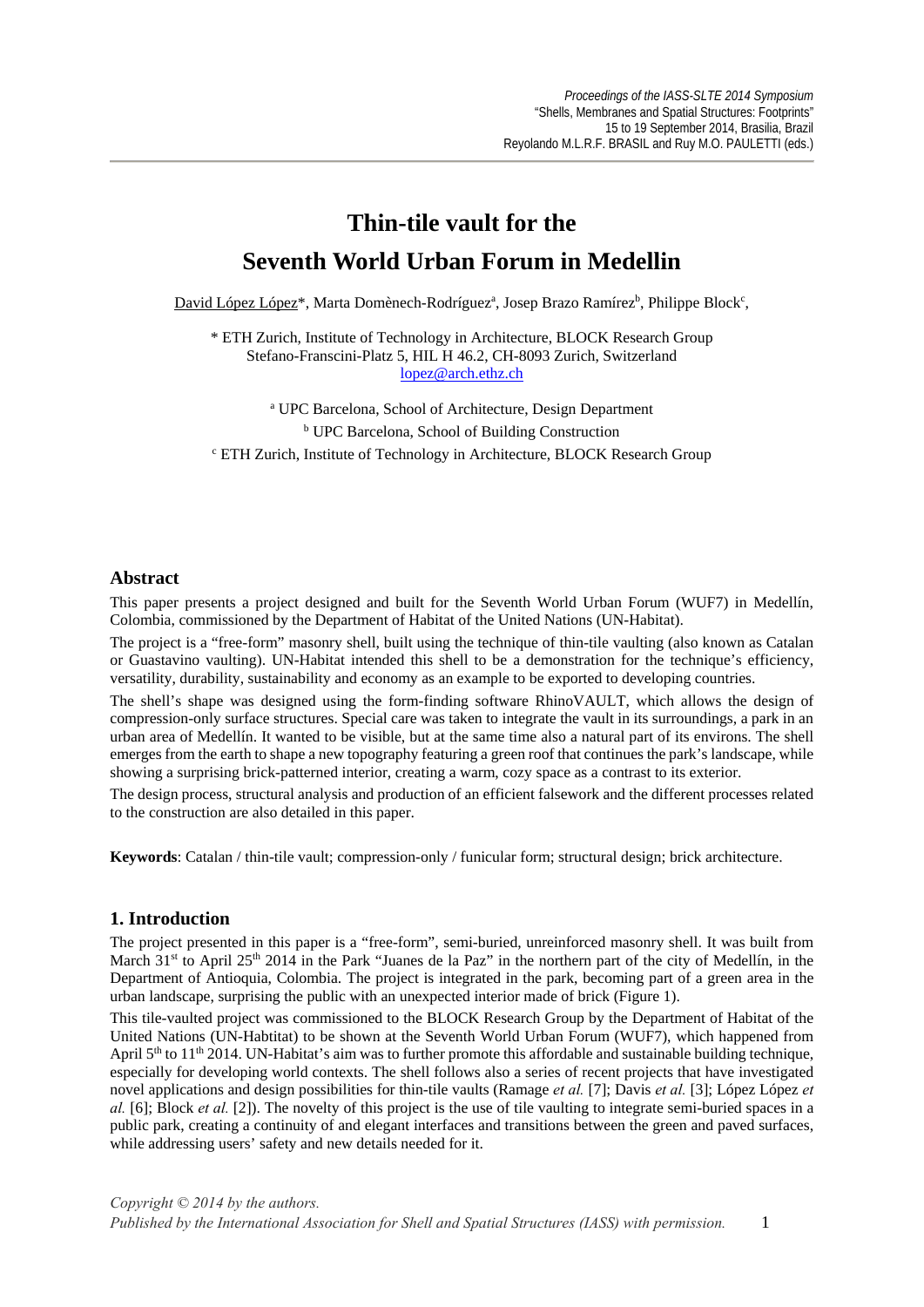Thin-tile vaults are masonry structures made with thin bricks and mortar. The bricks are placed flat, building up two, three or more layers. Traditionally, thin bricks -or thin tiles- are used because of their lightness, which is a necessary condition to build the first layer "in space", so without falsework. Using gypsum or fast-setting cement, the first layer is achieved through the quick adhesion of such mortars. As a result, the bricks stick within seconds to the edge walls, already finished arches or stable sections, taking away the necessity of centering (Huerta [4]). Using this first layer a s a permanent formwork, the second and subsequent layers can be set with lime or Portland cement mortar.



Figure 1: Views of the vault at Park "Juanes de la Paz", Medellín, Colombia. © Sergio González

# **2. Materials**

Three main elements compose the building: the foundation, the vault and the green roof. The foundation is a reinforced concrete slab. The materials of the vault are bricks, gypsum and Portland cement mortar. The green roof is made up of waterproofing and drainage layers, as well as a layer of soil and plants (see Section 5.4. for details of the green roof).



Figure 2: Section of vault support and foundation detail: a) hollow brick (28x14x4 cm), b) thin-tile (28x14x1.2 cm), c) Portland cement mortar, d) gypsum, e) high strength fiber-reinforced mortar, f) membrane of polyurea, g) nodular drainage layer, h) geotextile, i) gravel, j) drainpipe k) mortar rendering, l) reinforced concrete slab, m) plastic sheet, and n) gravel.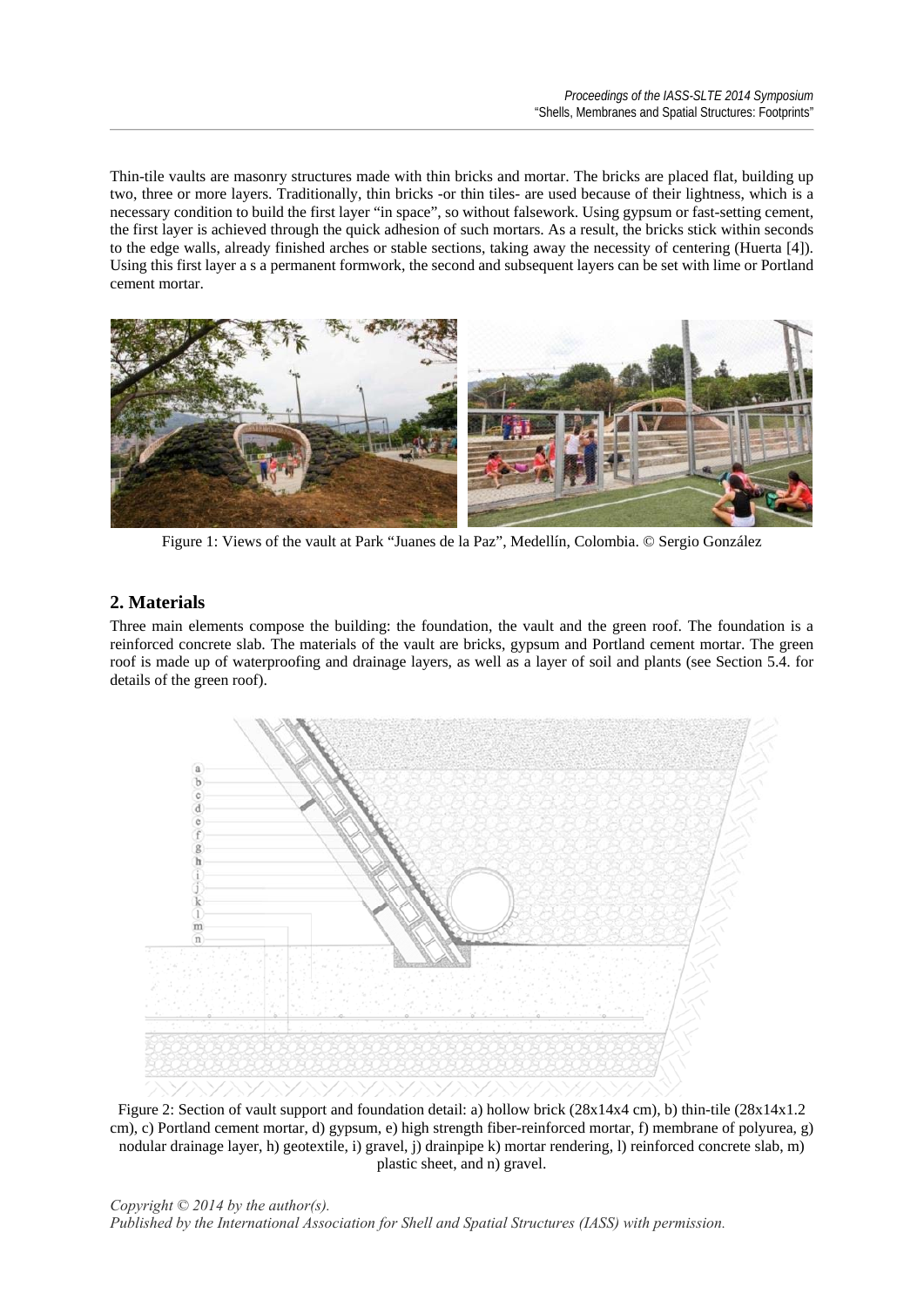The first layer of a thin-tile vault is the most difficult one to be built. Experience and ability with the trowel is needed to handle the fast-setting mortar and place the bricks in their desired position, without the help of a formwork as reference. Additionally, the type of brick used can also help or complicate the mason's task. Traditionally, thin tiles (1.5-2 cm thick) are used as the lightness of the units is one of the requirements to be able to build the vault "in space", with bricks momentarily cantilevering until stable sections are finished. However, a thicker brick edge of the brick would be easier to use, as it has more surface to adhere. On the contrary, a nice finish is more difficult to be achieved with thicker tiles in areas of high negative curvature, resulting in bigger joints, for mainly esthetical reasons particularly unfavorable on the intrados.

Choosing the right brick is thus a task to be undertaken cautiously. In this case, due to the fact that the masons were being newly introduced to this technique, a hollow brick with a thickness of 4 cm was used, thus combining a light weight unit with a large contact area. The same brick was used for the second and third layers, except for parts of the vault where that thickness was not needed -a thin tile (1.2 cm thick) was used for the third layer in these areas (Figure 2).

Despite the difficulties related to the learning period of the masons, and the limited time and budget, the works progressed satisfactorily thanks to the efforts of the entire team, the inventiveness of some of the Antioquian workers (Figure **3**.a) and the motivation of the student volunteers (Figure **3**.b), which, in addition, created a unique working environment.



Figure 3: a) One of the worker's improvised handmade tools, and b) student volunteers assisting with the construction (© Sergio González).

# **3. Design**

The design sought to integrate the vault in its surrounding. In the context of the Park "Juanes de la Paz", a green roof as a natural continuation of the park was the result. Underneath the vault, the paved path widens to create a covered space, which shows some features of the traditional technique, unexpected and largely unknown to most passersby, such as a 9m-span unreinforced masonry arch, holes in the shell and an unusual formal expressivity to create the link between the green area and the interior through a twisted central support.

# **3.1. Form-finding method**

Illustrated in Figure 4, the design of the vault was realized with the funicular form-finding software RhinoVAULT (Rippmann *et al*. [8]).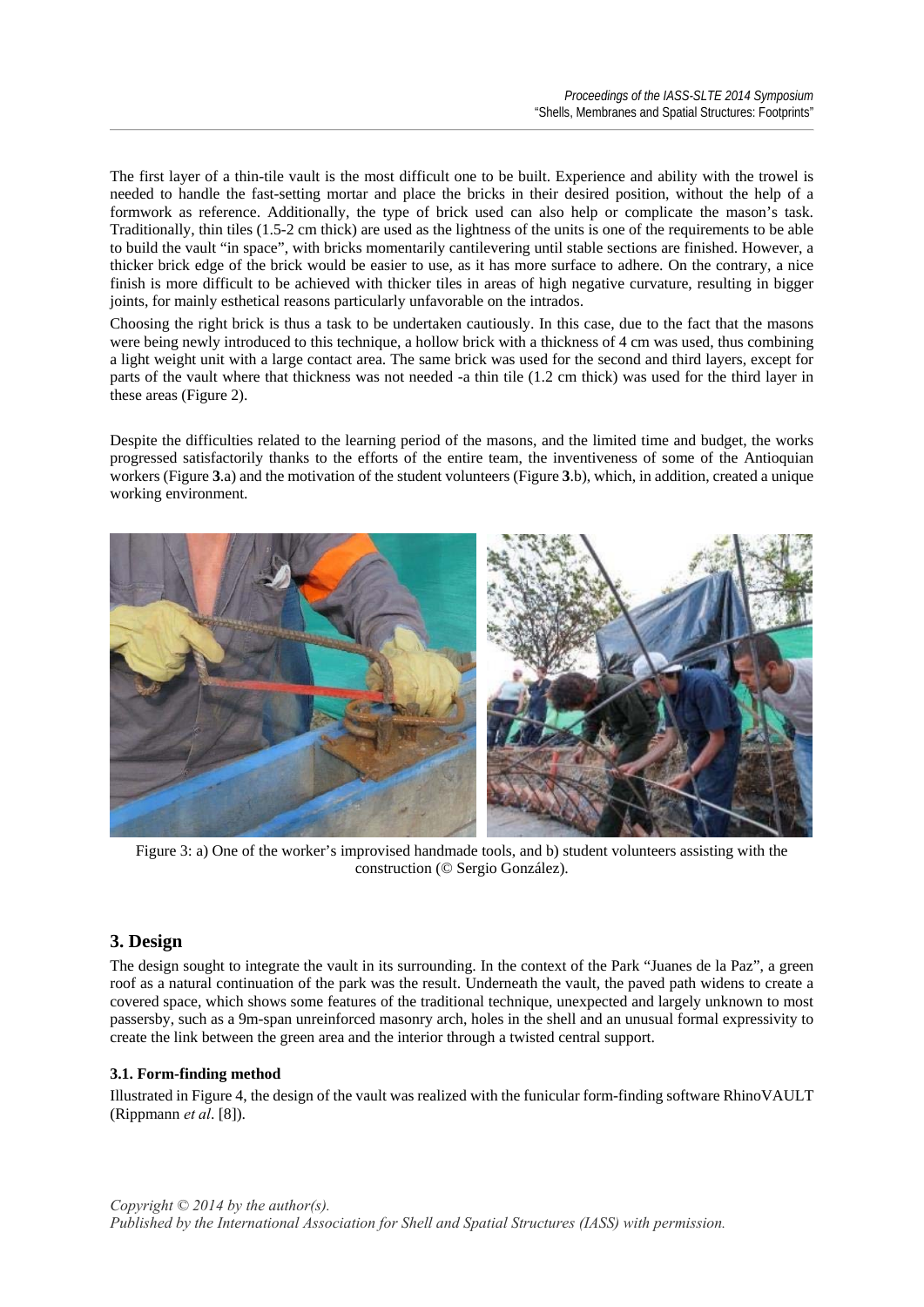

Figure 4: Exploded view of construction sequences, digital design process and structural analysis, including: a) concrete slab, b) pallets and wooden studs, c) and d) cardboard sections, e) spatial mesh of steel bars, f) thin-tile vault, g) green roof, h) form and force diagrams, i) thrust network, j) addition of "fins", k) FE analysis.

# **4. Structural Analysis**

In ordinary masonry shells, compressive stresses typically remain low (tensile stresses due to asymmetric or possible punctual loading are usually more worrisome). In this case, as parts of the shell are covered with earth, a big amount of distributed dead load is applied. As an advantage, possible tensile stresses due to punctual loads become smaller, but as a complication, the compressive stresses may then also become important. Therefore, it had to be assured that these can be supported by the masonry.

In the exceptional spots, where the topography of the park and the conditions of the surroundings did not assure an equal distribution of the earth on the vault, the thickness of the shell has been calculated according to this high asymmetric loading, which could vary over time. The structural analysis has given the number of layers of brick needed to resist the stresses in these extreme cases.

## **4.1. Material properties**

The material properties for the structural analysis using the finite element method were taken from the first author's Master Thesis (López López [5]). These properties, listed in **Figure 5**, are based on experimental tests on thin-tile vaults and specimens using the same materials and layer composition.

| Young's modulus   Poisson ratio |      | Density                        | Tension    | Compression |
|---------------------------------|------|--------------------------------|------------|-------------|
| $[N/mm^2]$                      |      | $\left[\mathrm{kg/m^3}\right]$ | $[N/mm^2]$ | $[N/mm^2]$  |
| 200                             | 1.15 | 12194                          | 0.24       | 5.90        |

Figure 5: Material properties for the tile masonry considered for the FEM macro model

*Copyright © 2014 by the author(s).* 

*Published by the International Association for Shell and Spatial Structures (IASS) with permission.*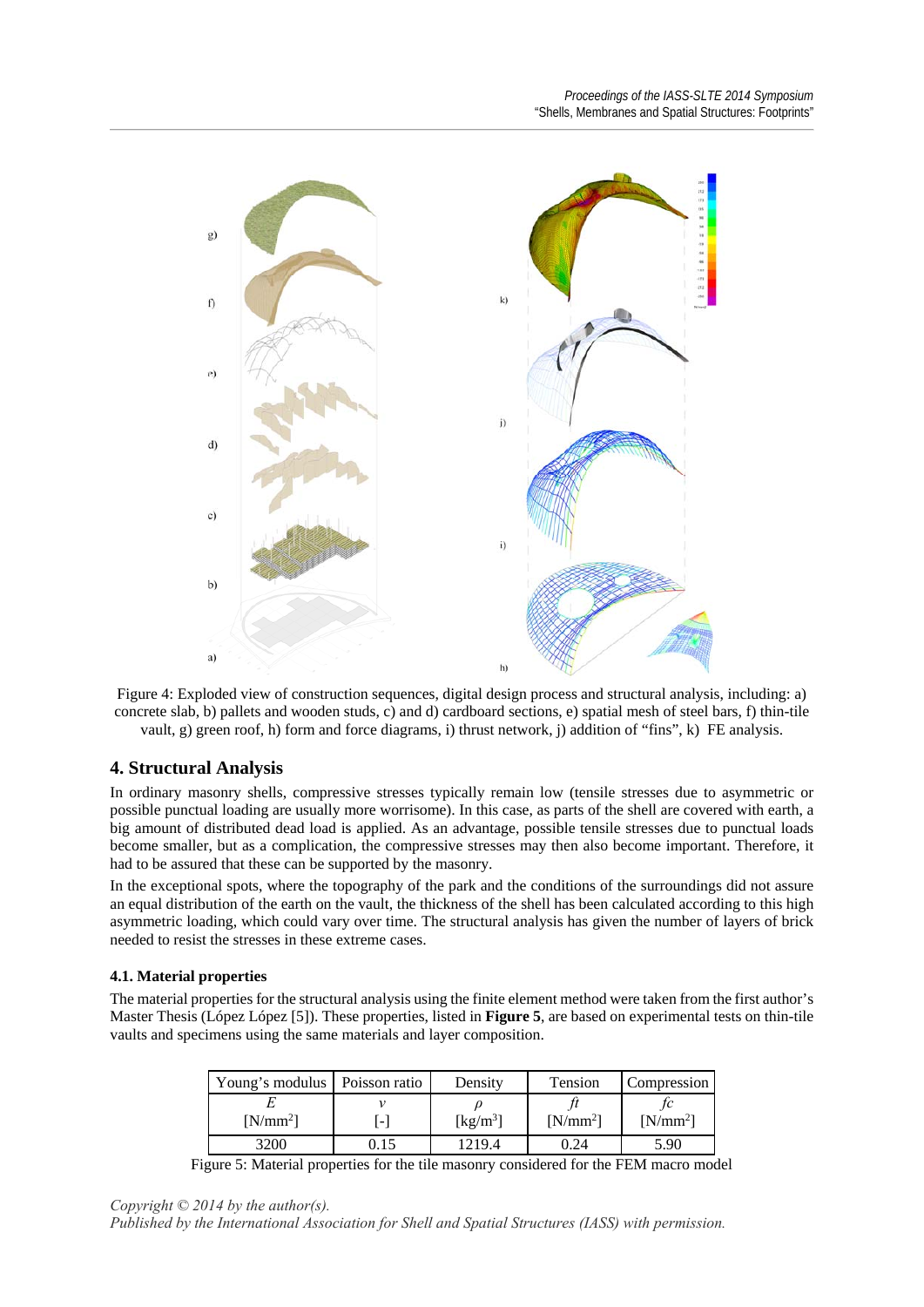## **4.2. Loads**

Dead, live and wind loads, as well as the self-weight of the structure were taken into account. The dead load considered for the green roof system was  $2 \text{ KN/m}^2$ . Although the roof is not meant to be accessible (ivy was planted instead of grass to discourage people these parts), a live load of 2 KN/m<sup>2</sup> was nonetheless applied considering the easy accessibility to the roof.

Taking into account the little overall height of the vault and its important weight (self-weight and dead loads), wind loads are not expected to produce a substantial alteration on the vault's state of the stresses. Nevertheless, a wind load of 1 KN/m<sup>2</sup> was considered.

Combinations of these loads were applied with the safety factors of 1.35 for dead loads and 1.5 for live loads.

#### *4.2.1. Special load cases*

The fact that the shell is semi-buried, adds a special load case applied in the parts where the vault is covered with earth. Additional horizontal pressure had to be taken into account. A density of a saturated earth of 20 KN/ $m<sup>3</sup>$  was applied.

The vault is placed on top of the stands of two soccer fields. The possibility that a group of people could climb onto the vault to watch a game from there had therefore to be considered. Regarding this hypothetical, but not unlikely situation, different load cases were created, each of them with nine punctual loads of 1KN scattered over the vault. Particularly, critical point loads along the open/unsupported edge were investigated.

## **4.3. Results**

The compressive stresses in the structural analysis did not surpass  $0.5$  N/mm<sup>2</sup> -less than 10% of the compressive strength of the brick/mortar – with the most unfavorable load combinations and three layers of bricks (Figure 6.a). In the case of two layers, the maximum compressive stress, for the same loading cases, were less than  $1.0 \text{ N/mm}^2$ , still far below the compressive yield strength of 5.9 N/mm<sup>2</sup> (Figure 6.b). Therefore, as in regular thin-tile vaulted masonry structures, even with the large distributed loads from the green roof, tensile stresses due to asymmetric and/or punctual loads were the main factor deciding the vault's thickness.

Tensile stresses for a vault with two layers of brick and the most unfavorable load combination reach 0.7 N/mm<sup>2</sup>, almost three times the tensile strength of the material. A third layer of bricks reduces the tensile stresses to less than 0.24 N/mm<sup>2</sup>, which is the tensile yield strength of the material. Regarding the structural behavior of the vault and the appearance of tensile stresses, two different thicknesses of the vault were considered: 15 cm (three layers of hollow bricks + last rendering made of mortar) for the 1m-wide arch containing the main opening, spanning 9 meters; and 12 cm (two layers of hollow bricks + one layer of thin-tiles + last rendering) for the rest of the vault.



Figure 6: Stresses for the most unfavorable load combination for a) three layers of bricks, and b) two layers of bricks.

# **5. Construction**

The vault was built using the traditional technique of thin-tile vaulting. However, the formal complexity of the vault required special attention to the falsework, which served as guide for the workers, but also supported the weight of the bricks until stable sections were reached.

*Copyright © 2014 by the author(s).* 

*Published by the International Association for Shell and Spatial Structures (IASS) with permission.*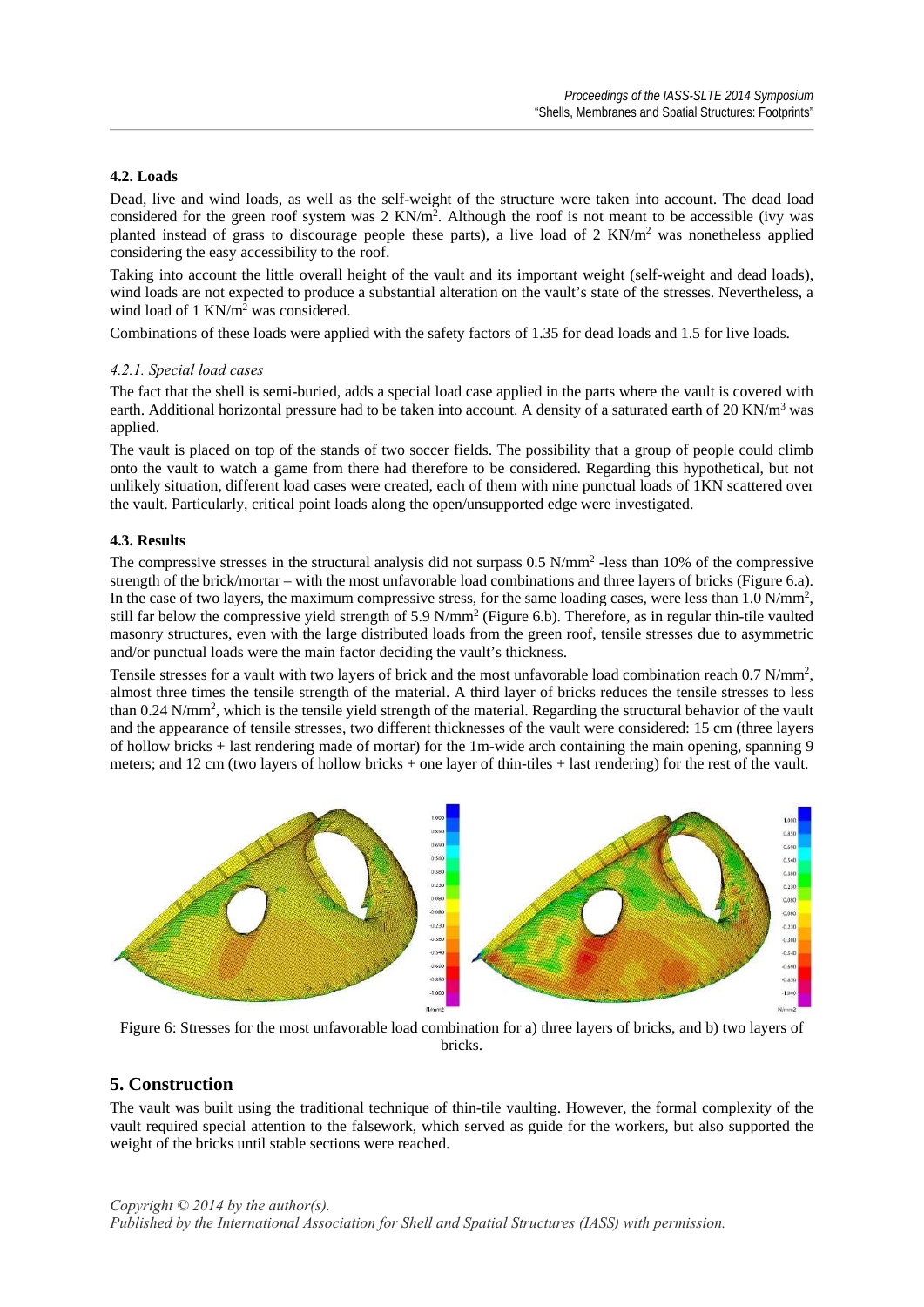The green roof is another particular and distinctive feature. To retain the green roof's earth in steeper areas, the compression-only shape is provided with edge elements that give the vault a very different appearance.

## **5.1. Falsework**

A system of pallets, wooden studs, cardboard sections and steel reinforcement bars was employed to construct the falsework.

The pallets furthermore provided the workers a stepped working platform to easily reach all parts of the vault. Wooden studs were nailed to the pallets to indicate the precise height of the vault at specific points. These studs also provided a frame in between which the cardboard panels, cut in advance, could be attached. These cardboard sections showed the curves defining the vault surface (Figure 7.a). Following these, steel bars were bent and tied to each other to create the spatial mesh that would serve as falsework to build the vault onto (Figure 7.b). A continuous falsework is not needed, but, nevertheless, the denser the mesh is, the easier for the workers to achieve the precise shape of the vault design.



Figure 7: a) Construction of the falsework with cardboard sections and the studs as guides, rebars were bent in place; and b) the finished falsework (© Sergio González).

# **5.2. Green roof**

The green roof consists of three layers of waterproofing and drainage materials, on top of which sacks with earth were placed. Plants were then seeded in these earth bags by making holes in the sacks.



Figure 8: Close-up of the layers of the green roof.

The entire vault was rendered with a high-strength, fiber-reinforced mortar in order to easily apply the waterproofing painting, but also to add stiffness to the shell. The waterproofing consists of a membrane of polyurea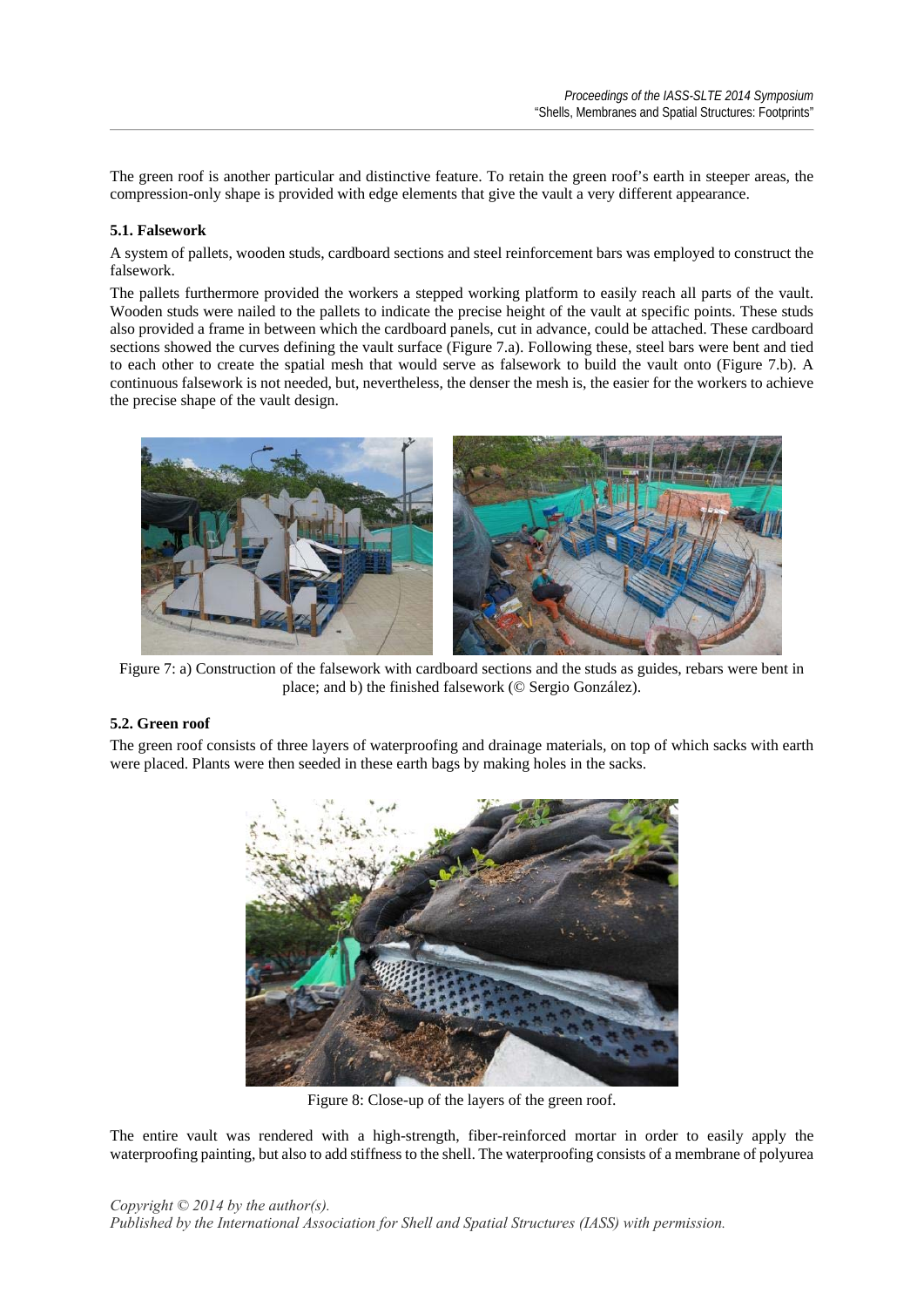applied with brush and roller. On top of that, a nodular drainage layer and a geotextile were installed. Sacks made of geotextile were filled with earth and placed on top of these layers. Retaining elements were installed to allow arranging the sacks all over the surface of the vault, including the parts with steep slopes, without them sliding. These elements can be found all over the vault, but also along its edges in a more prominent way, giving a special feature to the vault (Figure 9).



Figure 9: Detailed section of the edges: a) plants, b) thin-tile, c) mortar rendering, d) membrane of polyurea, e) high-strength fiber-reinforced mortar, f) Portland cement mortar, g) hollow brick (28x14x4 cm)

A good connection between the vaulted surface and the retaining edge elements was sought. Therefore, the layout of the bricks forming these "fins" shows bricks interlocking both elements and others sticking out of the "fin" to have as much surface as possible attached to the vault's surface (Figure 10).



Figure 10: a) The retaining "fins" can be noticed, and b) layout of bricks forming the "fins".

# **6. Discussion**

With this project, it has been demonstrated again that thin-tile vaulting can easily be exported to places where the materials are available. The geometries traditionally built with this technique were simple and easy to be constructed. However, the complexity of a free-form shell, like the one presented in this paper, poses challenges for the construction process and requires time for unexperienced workers to learn the technique.